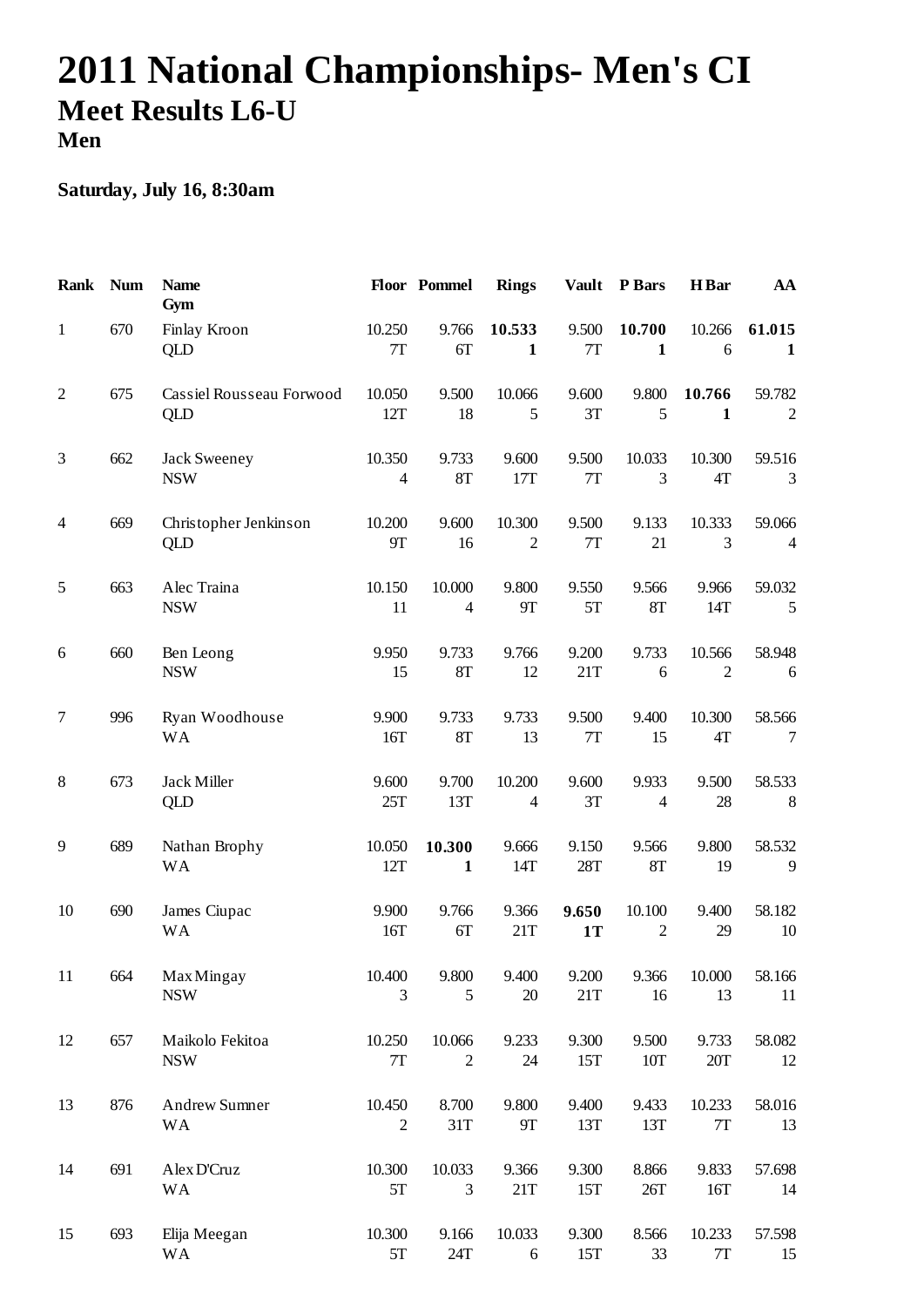| 16 | 677 | Kurt Benton<br><b>SA</b>               | 9.650<br>23T           | 9.733<br>8T  | 9.600<br>17T           | 9.650<br>1T  | 8.700<br>29  | 10.166<br>10 | 57.499<br>16 |
|----|-----|----------------------------------------|------------------------|--------------|------------------------|--------------|--------------|--------------|--------------|
| 17 | 692 | Harrison Jones<br><b>WA</b>            | 9.700<br>20T           | 9.466<br>19  | 9.800<br>9Τ            | 9.450<br>11T | 9.466<br>12  | 9.566<br>25T | 57.448<br>17 |
| 18 | 658 | Julien Horrocks<br><b>NSW</b>          | 9.650<br>23T           | 9.700<br>13T | 9.566<br>19            | 9.000<br>36T | 8.666<br>30  | 10.200<br>9  | 56.782<br>18 |
| 19 | 668 | Morgan Evans<br><b>QLD</b>             | 10.200<br>9Τ           | 9.700<br>13T | 8.966<br>29T           | 9.300<br>15T | 8.466<br>34  | 10.066<br>12 | 56.698<br>19 |
| 20 | 676 | Samuel Schukin<br><b>QLD</b>           | 10.500<br>$\mathbf{1}$ | 8.500<br>35  | 9.266<br>23            | 9.050<br>34T | 9.433<br>13T | 9.833<br>16T | 56.582<br>20 |
| 21 | 661 | Whitiora Monaro<br><b>NSW</b>          | 10.050<br>12T          | 9.300<br>21T | 8.433<br>36T           | 9.150<br>28T | 9.500<br>10T | 10.100<br>11 | 56.533<br>21 |
| 22 | 671 | Curtis Lindeman<br><b>QLD</b>          | 9.200<br>31            | 9.533<br>17  | 9.900<br>$7\mathrm{T}$ | 9.200<br>21T | 9.300<br>18T | 9.233<br>31  | 56.366<br>22 |
| 23 | 666 | <b>Brodie Chaffey</b><br>QLD           | 9.700<br>20T           | 9.733<br>8T  | 9.100<br>26T           | 9.200<br>21T | 8.633<br>31T | 9.666<br>22  | 56.032<br>23 |
| 24 | 683 | Oliver Dilnutt<br><b>VIC</b>           | 9.700<br>20T           | 8.766<br>30  | 9.900<br>7T            | 9.150<br>28T | 9.300<br>18T | 9.066<br>35  | 55.882<br>24 |
| 25 | 685 | Philip Koe-leong<br><b>VIC</b>         | 9.600<br>25T           | 9.000<br>28  | 9.200<br>25            | 9.400<br>13T | 9.600<br>7   | 9.000<br>36  | 55.800<br>25 |
| 26 | 656 | Travis Donaldson<br><b>NSW</b>         | 9.300<br>30            | 9.166<br>24T | 9.100<br>26T           | 9.000<br>36T | 9.333<br>17  | 9.533<br>27  | 55.432<br>26 |
| 27 | 778 | Mitchell Repsevicius<br><b>WA</b>      | 9.800<br>19            | 9.233<br>23  | 10.233<br>3            | 9.200<br>21T | 7.933<br>38  | 8.966<br>37T | 55.365<br>27 |
| 28 | 667 | Indigo Dragon<br>QLD                   | 9.500<br>28            | 8.700<br>31T | 9.666<br>14T           | 9.200<br>21T | 9.033<br>24  | 9.200<br>32  | 55.299<br>28 |
| 29 | 686 | Alexander Maratos<br><b>VIC</b>        | 9.150<br>32            | 8.066<br>41  | 9.633<br>16            | 9.550<br>5T  | 8.233<br>36  | 9.633<br>23T | 54.265<br>29 |
| 30 | 875 | <b>Jack Hall</b><br><b>NSW</b>         | 9.900<br>16T           | 9.033<br>26T | 8.733<br>31            | 8.500<br>46  | 8.833<br>28  | 8.600<br>39  | 53.599<br>30 |
| 31 | 672 | Kyle Mccartney<br>QLD                  | 8.150<br>40T           | 8.900<br>29  | 8.966<br>29T           | 8.450<br>47T | 9.200<br>20  | 9.833<br>16T | 53.499<br>31 |
| 32 | 890 | Yi Heng Wang<br><b>NSW</b>             | 8.800<br>37            | 8.666<br>33  | 8.533<br>32T           | 8.900<br>41  | 8.866<br>26T | 9.133<br>33T | 52.898<br>32 |
| 33 | 687 | <b>Alexander Parsons</b><br><b>VIC</b> | 9.100<br>33T           | 9.300<br>21T | 8.333<br>40            | 9.050<br>34T | 8.966<br>25  | 8.066<br>42  | 52.815<br>33 |
| 34 | 674 | David Tanner                           | 8.950                  | 6.966        | 9.033                  | 9.150        | 9.066        | 9.300        | 52.465       |